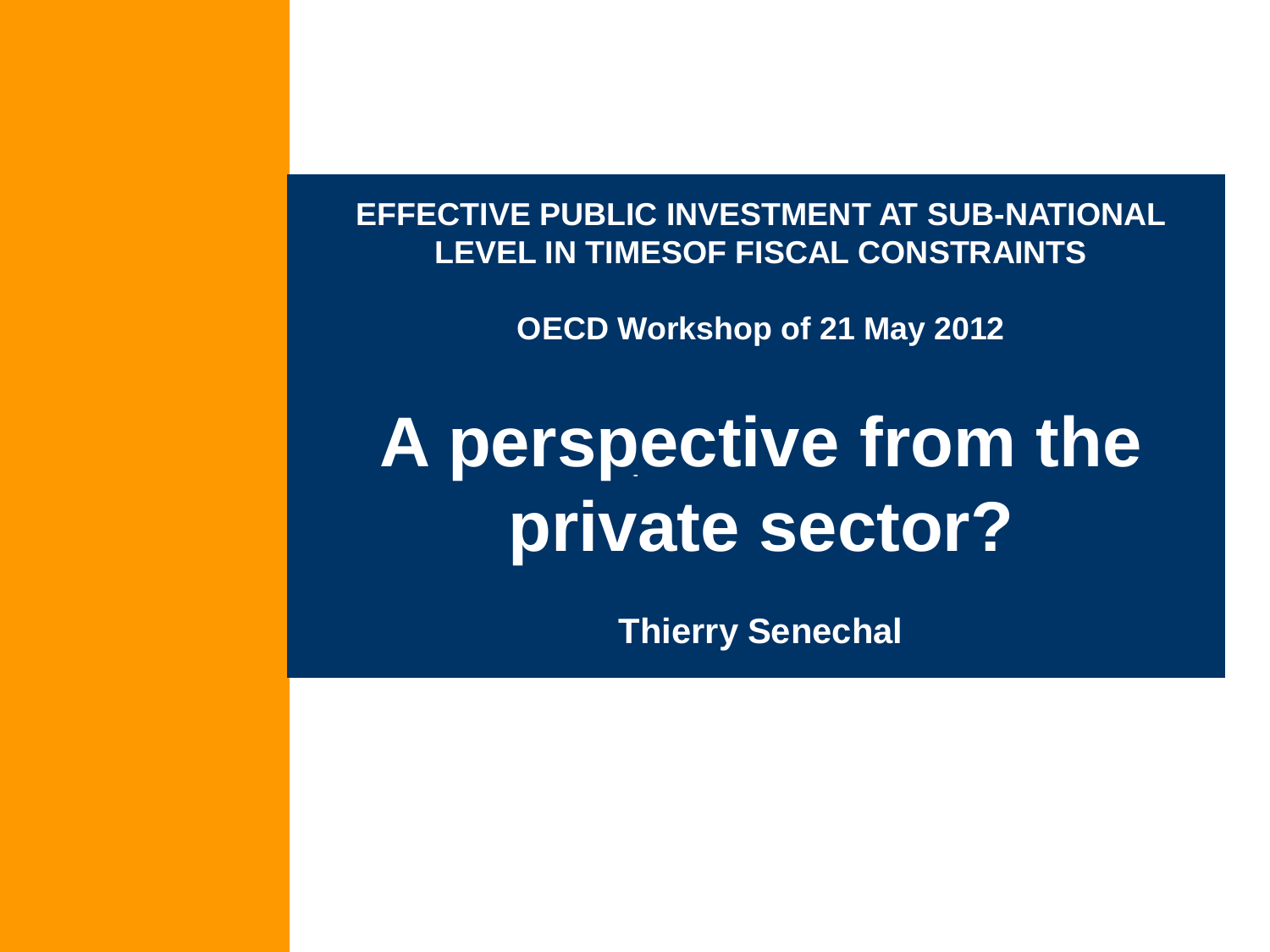## **Background information**

- Scope of work: A private sector perspective
	- What are the direct and indirect conditions for a private investors/firms to participate in national/sub-national public investment?
	- What are the main remaining barriers for the private sector to use public investment programs?
	- Could the dialogue and/or the partnership between the public and private sector be enhanced? If yes, how?
	- How can the public and private sectors work together to enhance innovations, growth and job creation?
	- What has been the effects and impacts from the use of public investment by the private sector?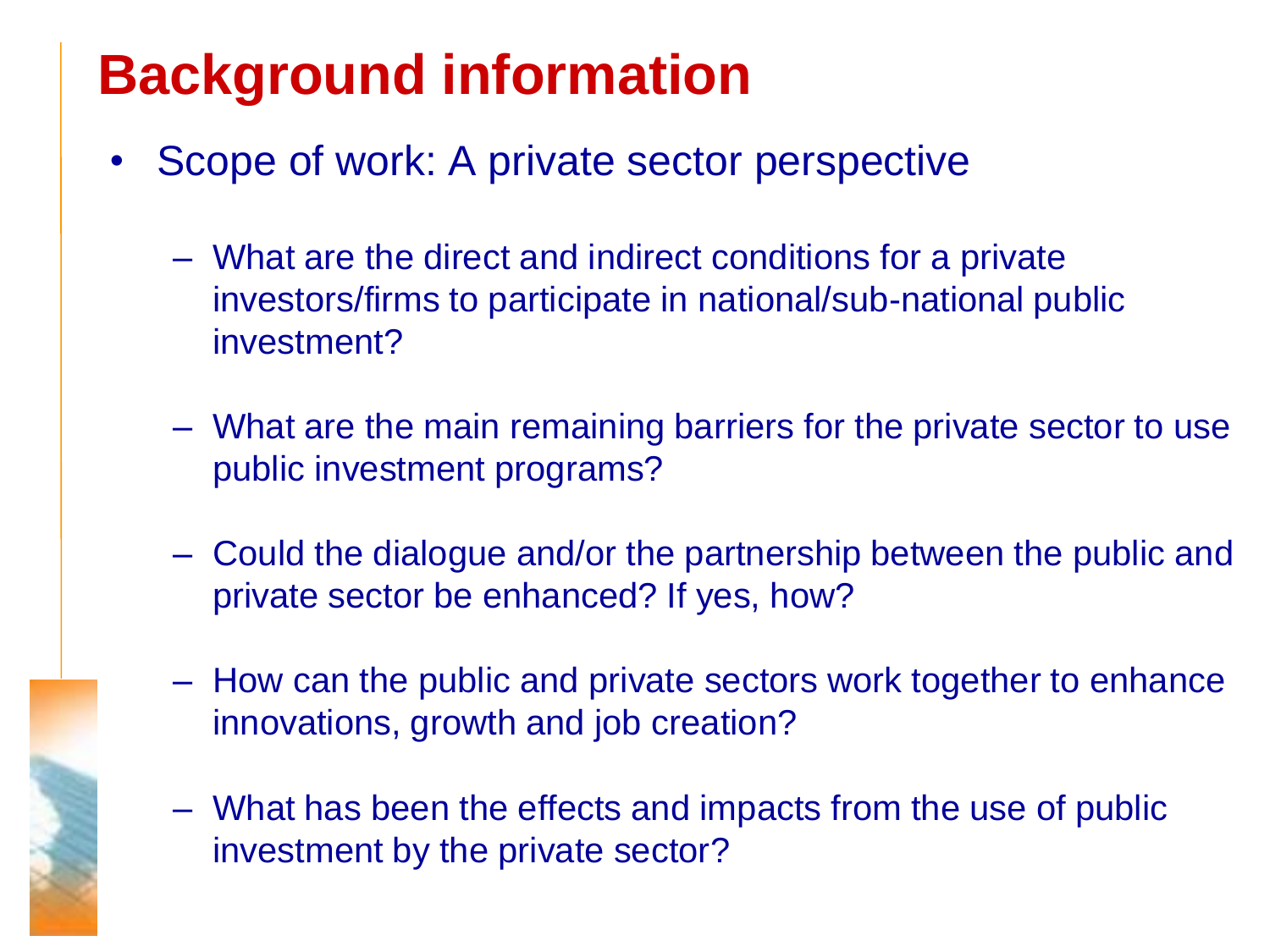## **Background information**

- Methodology:
	- Desk review of key strategic documents
	- Corporate one-on-one interviews
	- Analysis of a selection of projects and corporate case studies
	- Other interviews with public bodies (Incubators, innovation agencies, SME networks…)
- Limits of the study:
	- 25 interviews of the corporate sector
	- Could not cover the wide spectrum of public investment schemes
	- All regions not covered
	- Timetable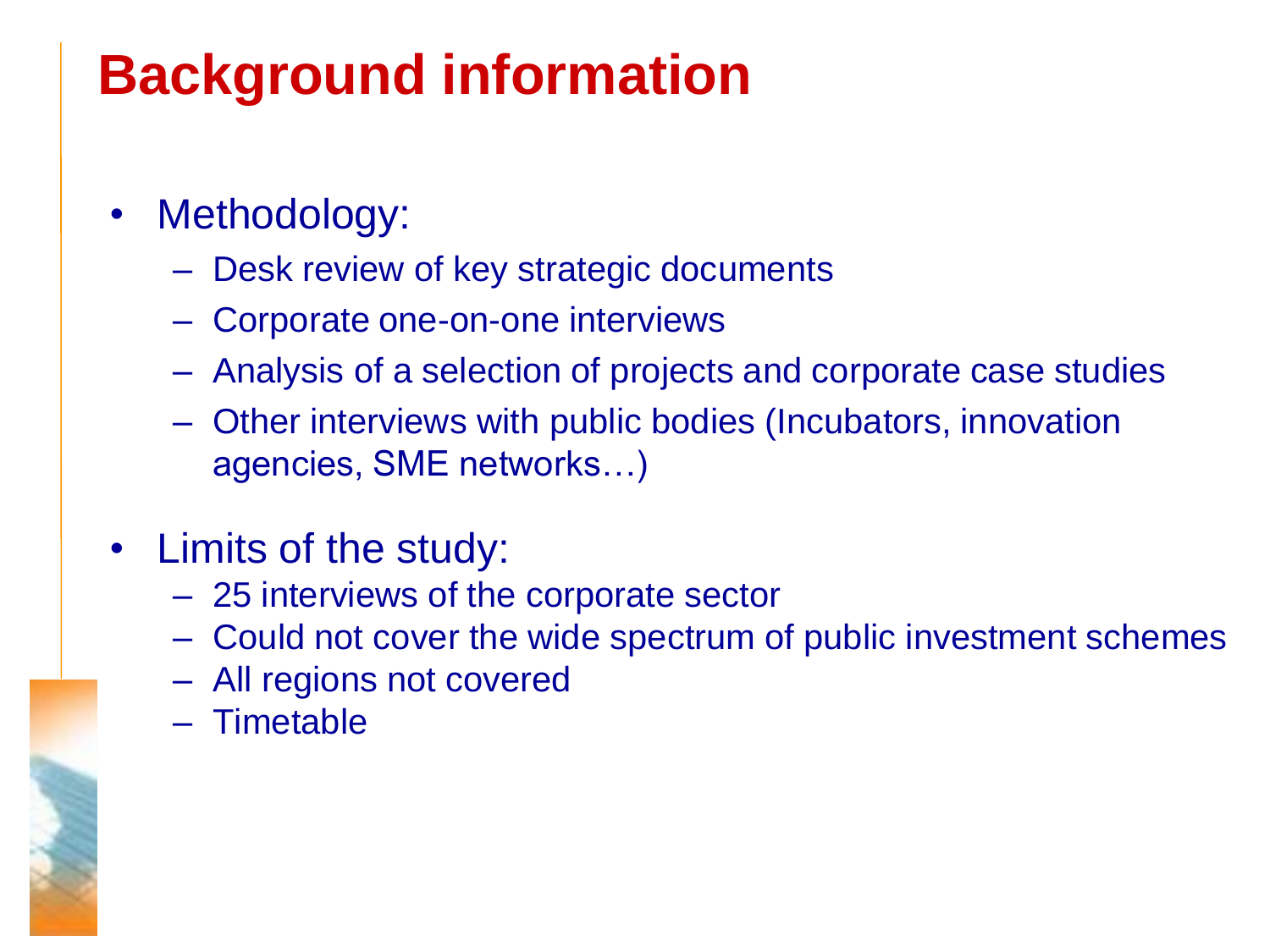## **Defining the private sector**

- What is the private sector?
	- A problem of definition of the "private sector" seems to hamper policy intervention in the most efficient way
	- Over time, the term "private sector" has been widely used—and sometimes abused
	- Little demand-side inputs from the private sector and a relatively large number of national and sub-national agencies offering aid
- Still SMEs are the drivers of the global economy
	- Global trade estimated at USD 25 trillion per annum (USD15 trillion for exports)
	- Most of it goes through SMEs (Small: <50 employees, medium<250)
- First question: Are policy-makers targeting the right private sector entities?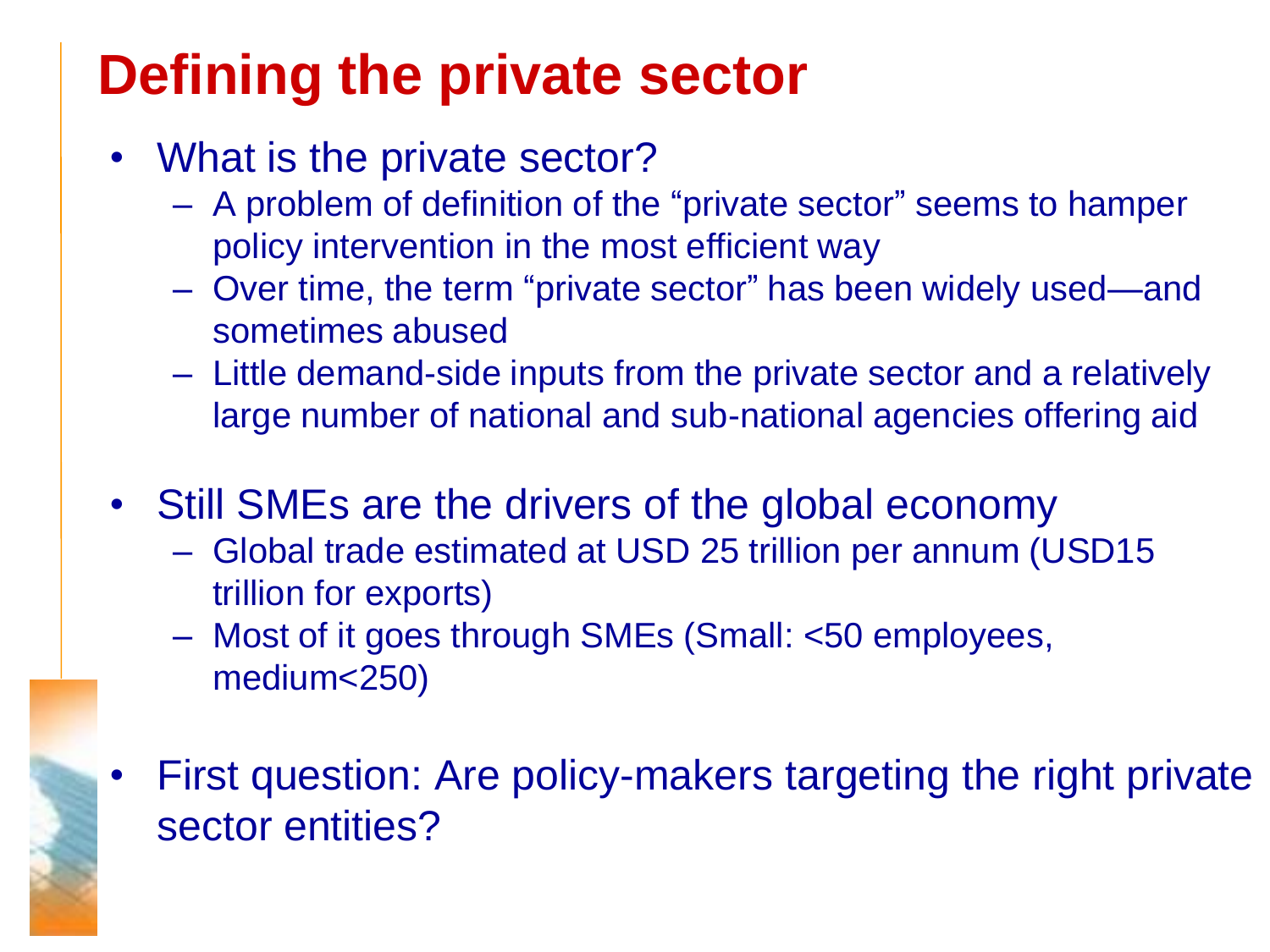#### **Effectiveness of public investment for the private sector in times of crisis**

- The global financial crisis of 2008-09:
	- Different views, depending on the type of firms
	- According to many, it is not an issue of investment or not (public or private) but how to boost "demand" in a global downturn

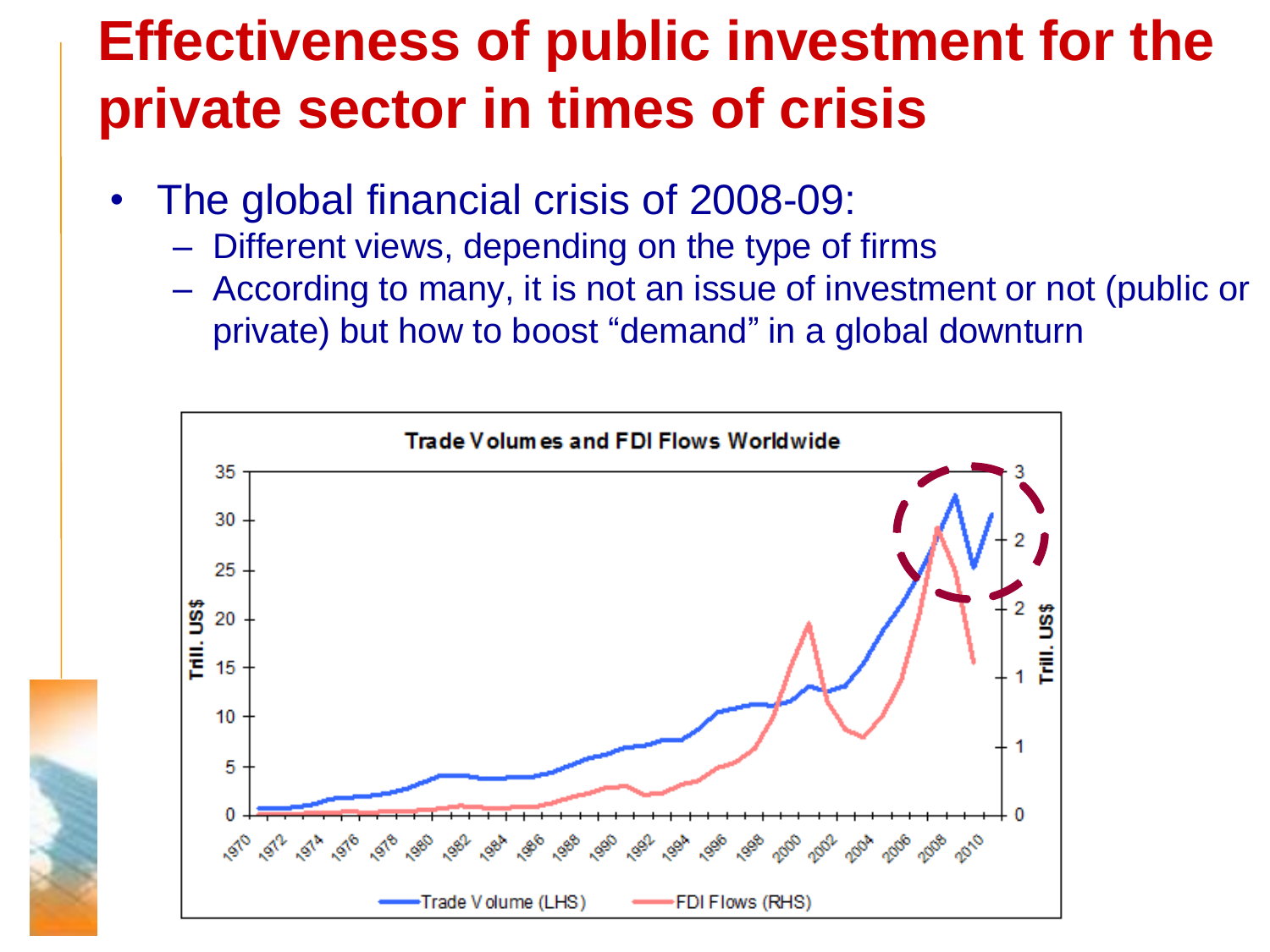#### Projected GDP growth



Source: World Bank, Development Prospects Group.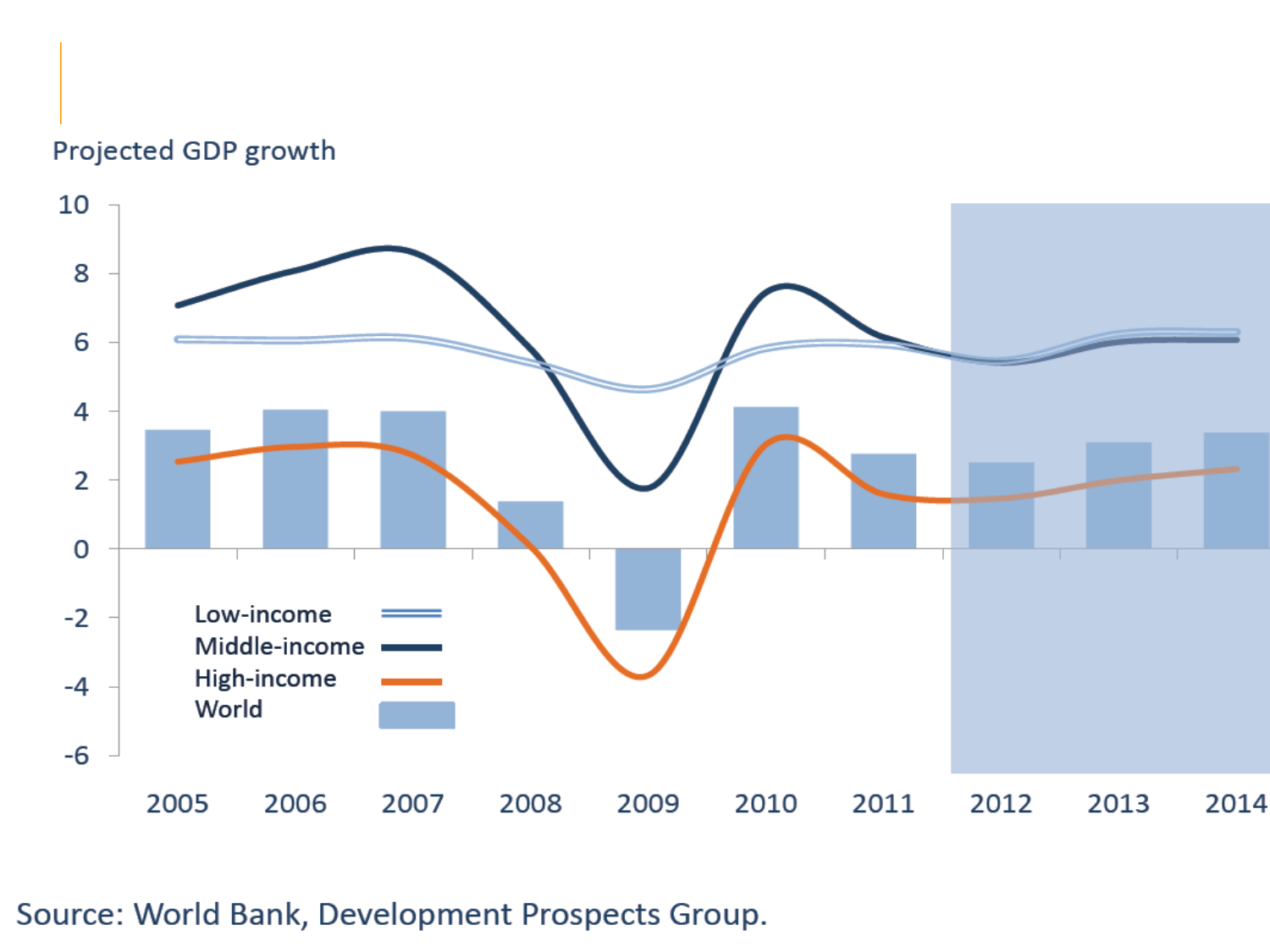### **Effectiveness of public investment for the private sector in times of crisis**

- SMEs are the first hit, in particular in developing countries
	- For instance, during the 2008-2009 financial crisis, the global supply of trade credit in Asia fell by some 20%, leading to a 20% drop in Asian trade volumes, and a 10%-point drop in GDP growth
	- The impact on developing countries was immediate: 670,000 Chinese SMEs shut down and 6.7 million people lost jobs in China. Nearly 1.2 million export-related jobs were lost in India in 2008-09
- Government interventions through multilateral organizations and ECAs in times of crisis have significantly helped the private sector (SMEs)
	- For instance, banks and SMEs have been provided with different liquidity pools but not all funds have been used for various reasons
	- The economics of public investment is complex: time lags, compounding of regulatory effects, fiscal consolidation in the high-income world, protectionism…)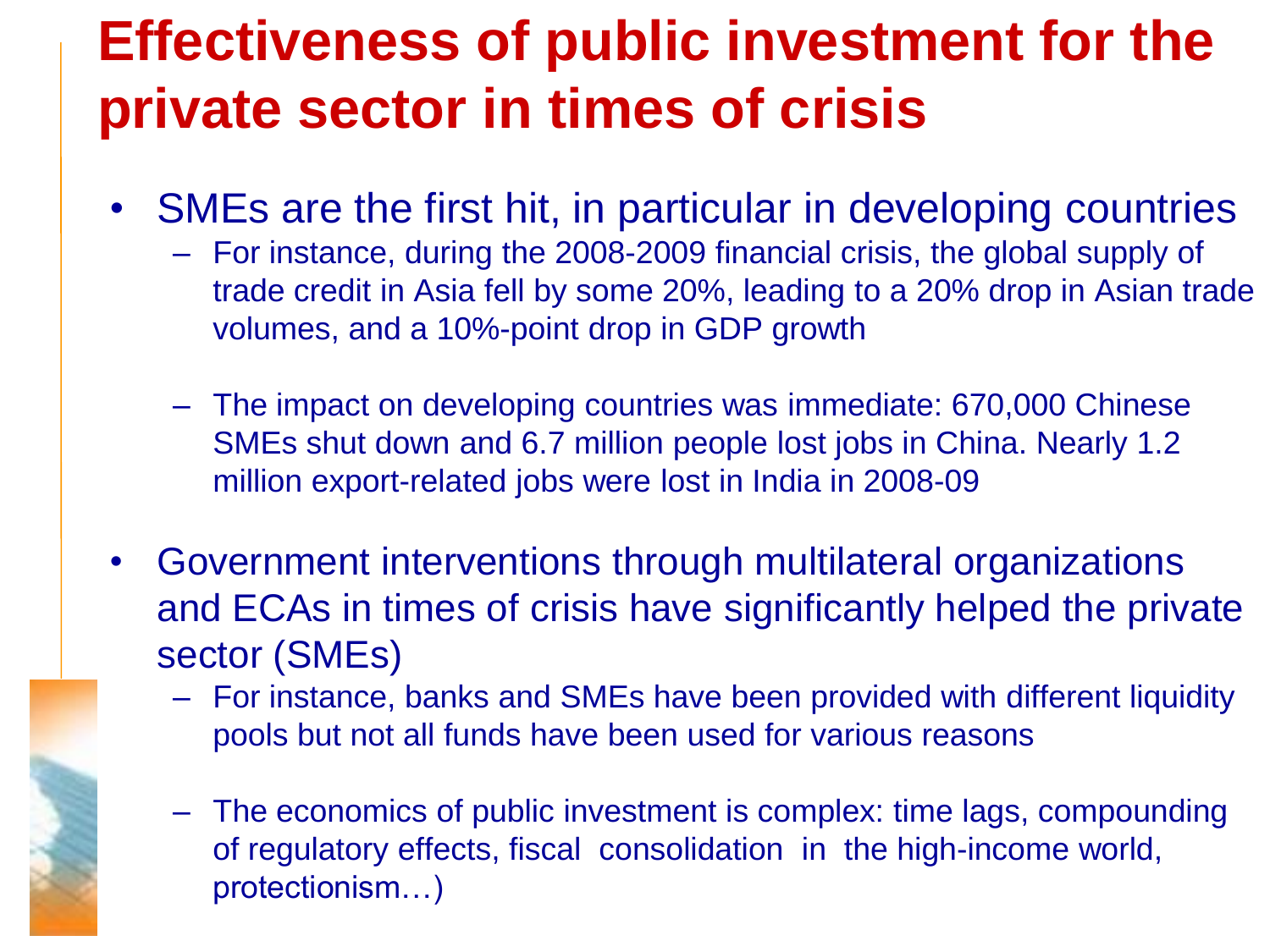#### **Large infrastructure public schemes**

- Public investment in infrastructure is said to be needed:
	- French Investment for the Future; Infrastructure Canada Program; American Recovery and Reinvestment Act 2009
- Co-financing with the private sector: A good practices from an MDB's perspective
- Should public investments in infrastructure be regarded as the most desirable option on the short-term, e.g. when an economic crisis develops?
	- Most infrastructure investments involve a long lead time between outlays and yields
	- For many sectors, e.g. urban transportation, potable water, wastewater, or rail, provision of infrastructure does not directly involve the private sector
	- Infrastructure projects may not be the tools to address "market" failure"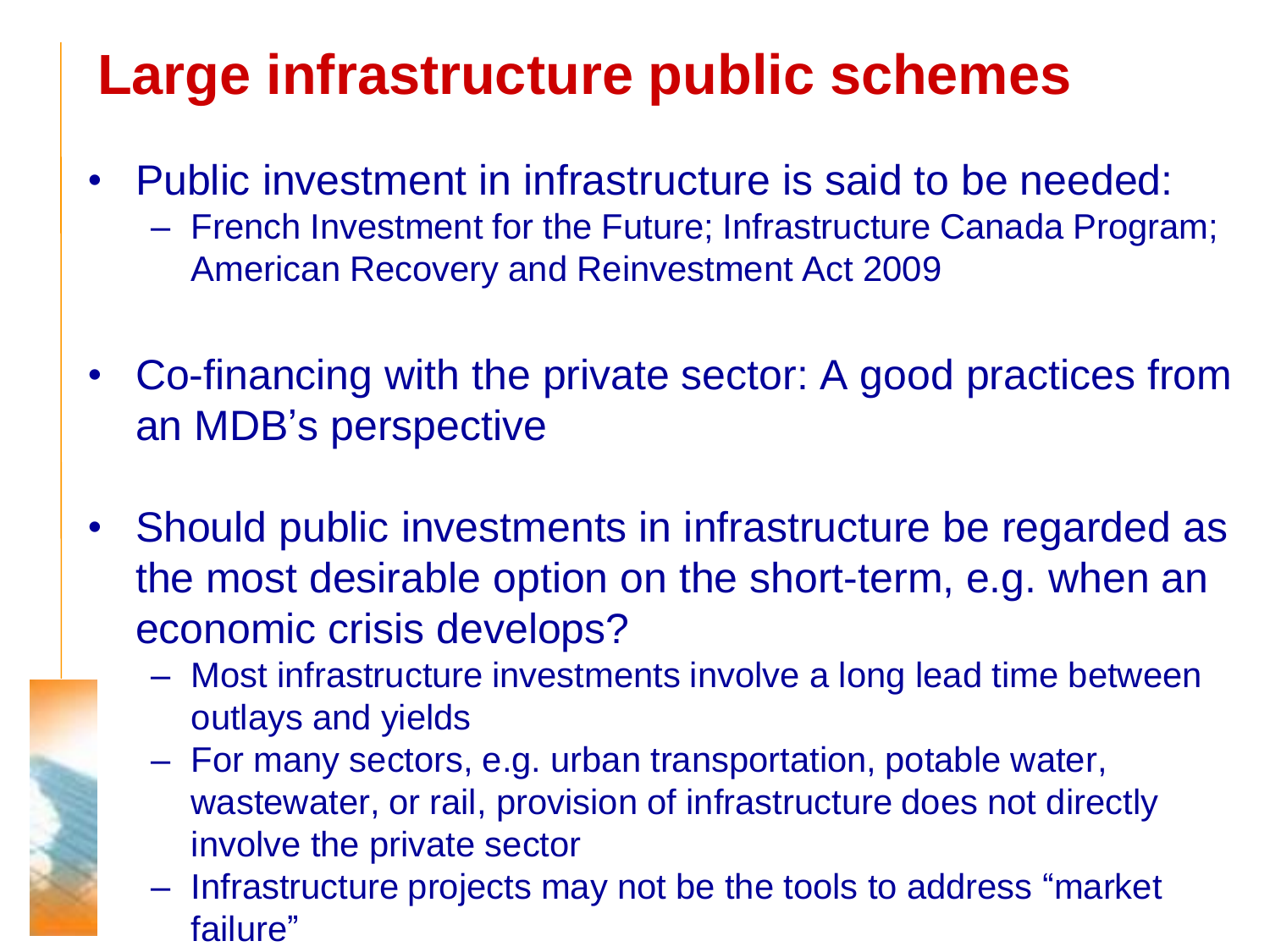#### **When public investment creates the enabling environment for the private sector**

- Public investment is seen as a key determinant to foster innovation and entrepreneurship at national and subnational levels
- Public investment programmes can create the enabling collaborative environment at subnational level
	- Eurostars Programmes dedicated to the R&D performing SMEs and co-funded by the European Communities and 33 EUREKA member countries, stimulate start-ups growth and international collaborative research and innovation projects
	- Capsum and Givaudant have been developing the Neobulles project from the French Single Interministerial Fund grant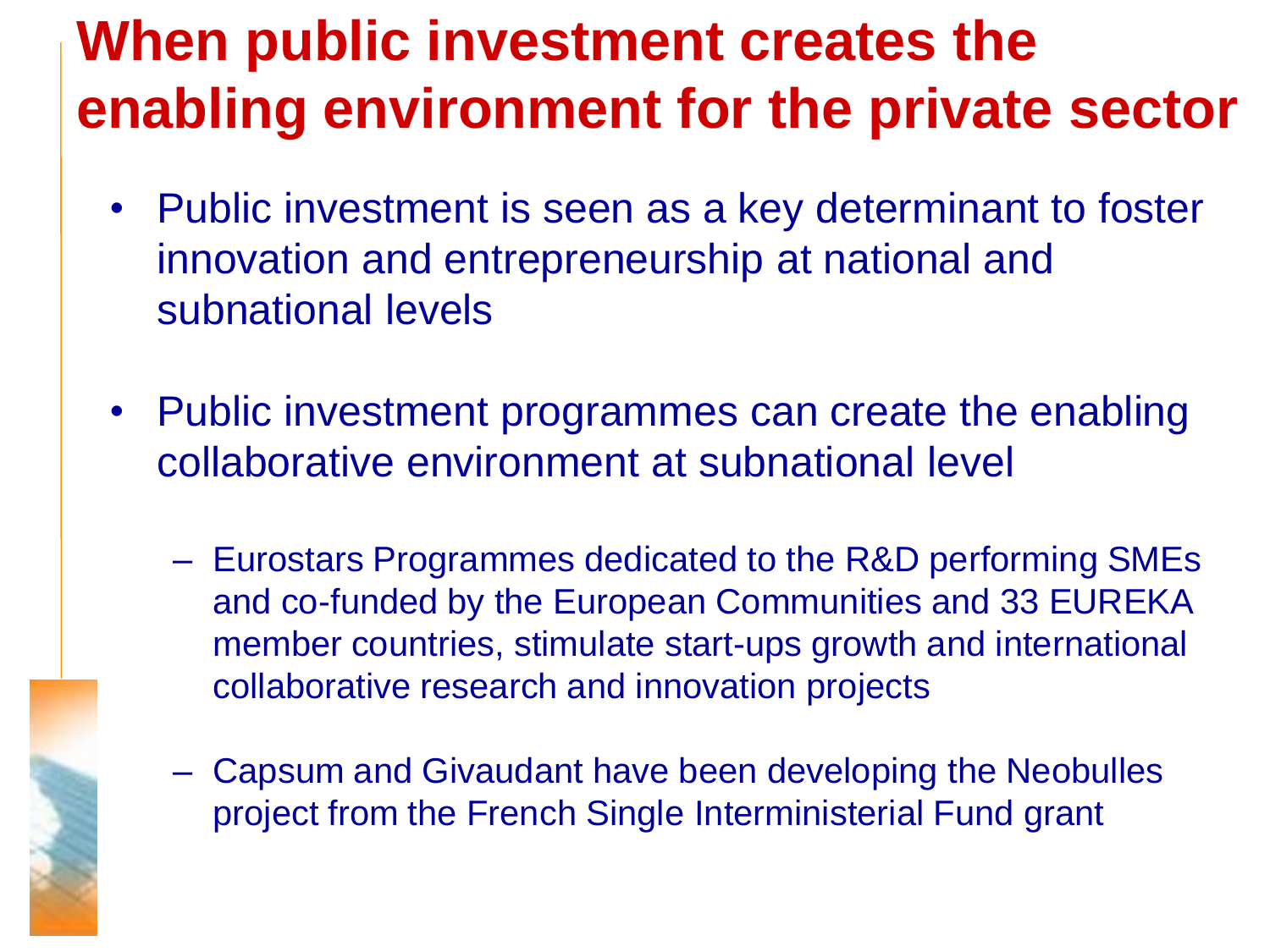#### **When public investment creates the enabling environment for the private sector**

- The availability of specific public investment through regional funds/agencies, e.g. EDAs, is mentioned as a key factor of the enabling environment at the sub-national level
	- "CanNor" (CAD 11.8 million in annual funding supporting economic development in Northern Aboriginal businesses and entrepreneurs)
	- Swedish Agency for Economic and Regional Growth (Tillväxtverket) for managing structural funds
	- Nelson Regional Economic Development Agency in New Zealand to fund Cawthron Aquaculture Research and Technology Park
- Clusters are more than "hubs of knowledge":
	- the French Cosmetic Valley is about 550 companies accounting for 47,000 jobs, EURO 12 billion in turnover, 6 universities, 200 public research laboratories, 7680 scientists, 41 research project worth EURO 75 million and 136 training institutes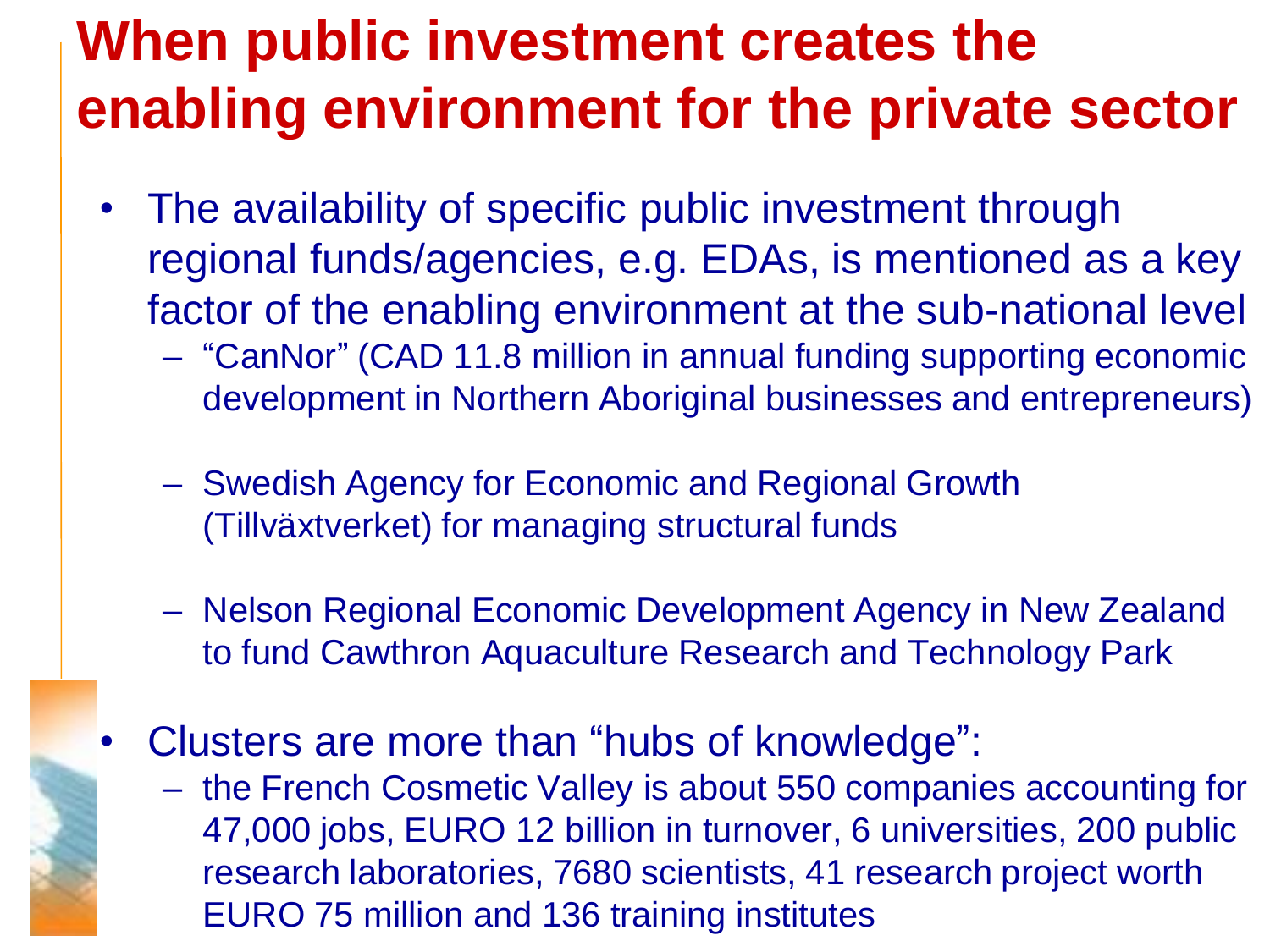### **Specific constraints of the use of public investment by the private sector**

- **1. The business model:** Centered around business performance, in particular in times of crisis
- **2. Tax relief strategy (or lack of "public investment" strategy):** Many firms privilege a strategy to seek tax relief effects on the long run, often to the detriment of other public investment programmes

#### **3. R&D or research tax credits**:

- In fiscal year 2009 alone, the US credit "Credit for Increasing Research Activities" represented an estimated USD 5.6 billion federal subsidy for R&D
- In France, it is estimated that EURO 5.27 billion of taxes will not be perceived but redirected to R&D tax relief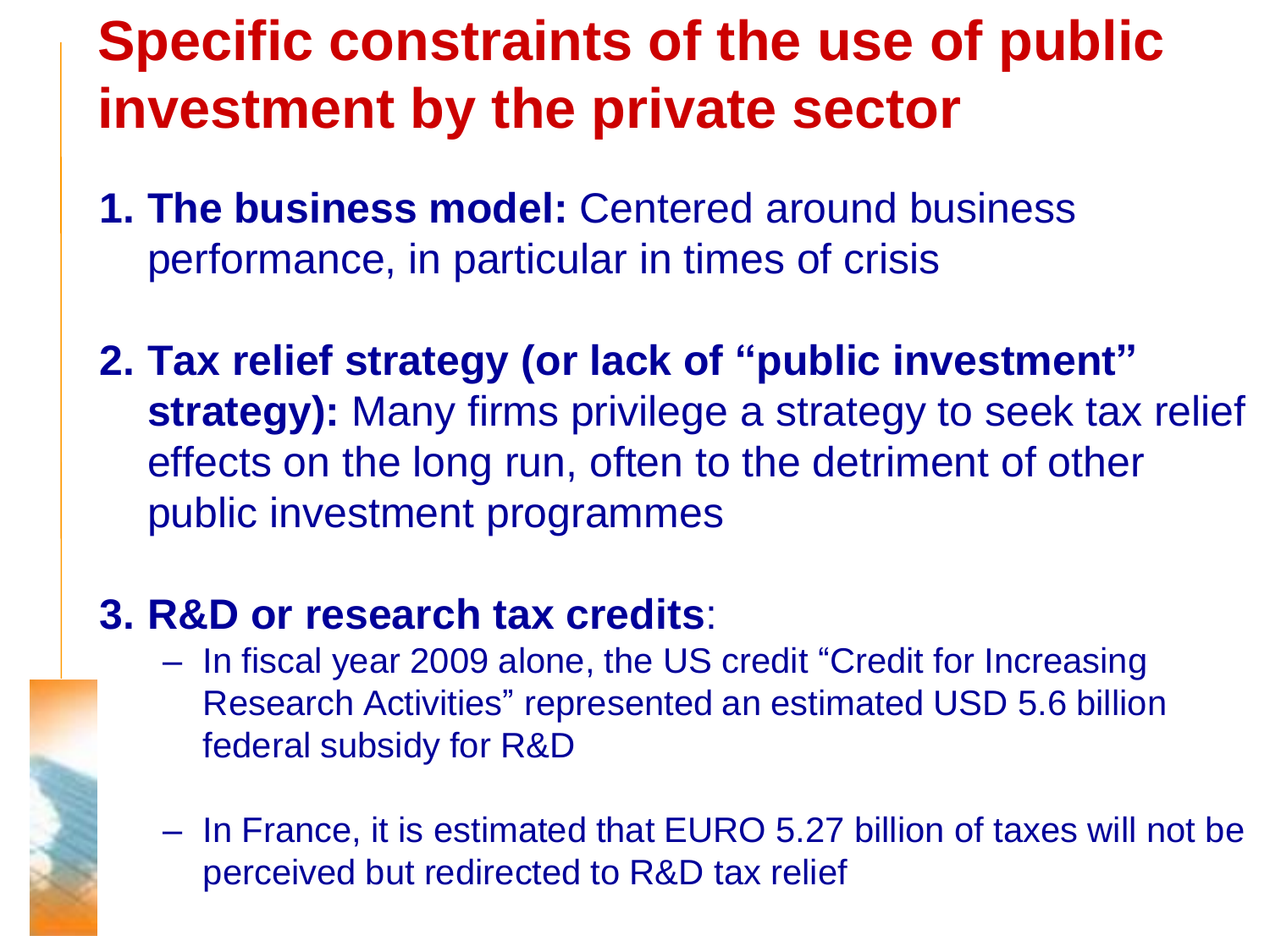### **Specific constraints of the use of public investment by the private sector**

#### **4. Distortion of competition and crowding out effects:**

- It may thus be a "dangerous obsession" to try to maintain global competitiveness of some segment of the private sector through public investment
- In specific cases, if a private operator wants to be involved, the local government may not get the public financing to build the infrastructure OR better tax advantages for the public operators
- **5. Information gap:** A great varieties of public investment with little visibility for the private sector
	- Identified more than 250 public incentives in Wallonia, regardless of the level of government (Federal State, Walloon Region, etc.) directed to the private sector

#### **6. Complexity**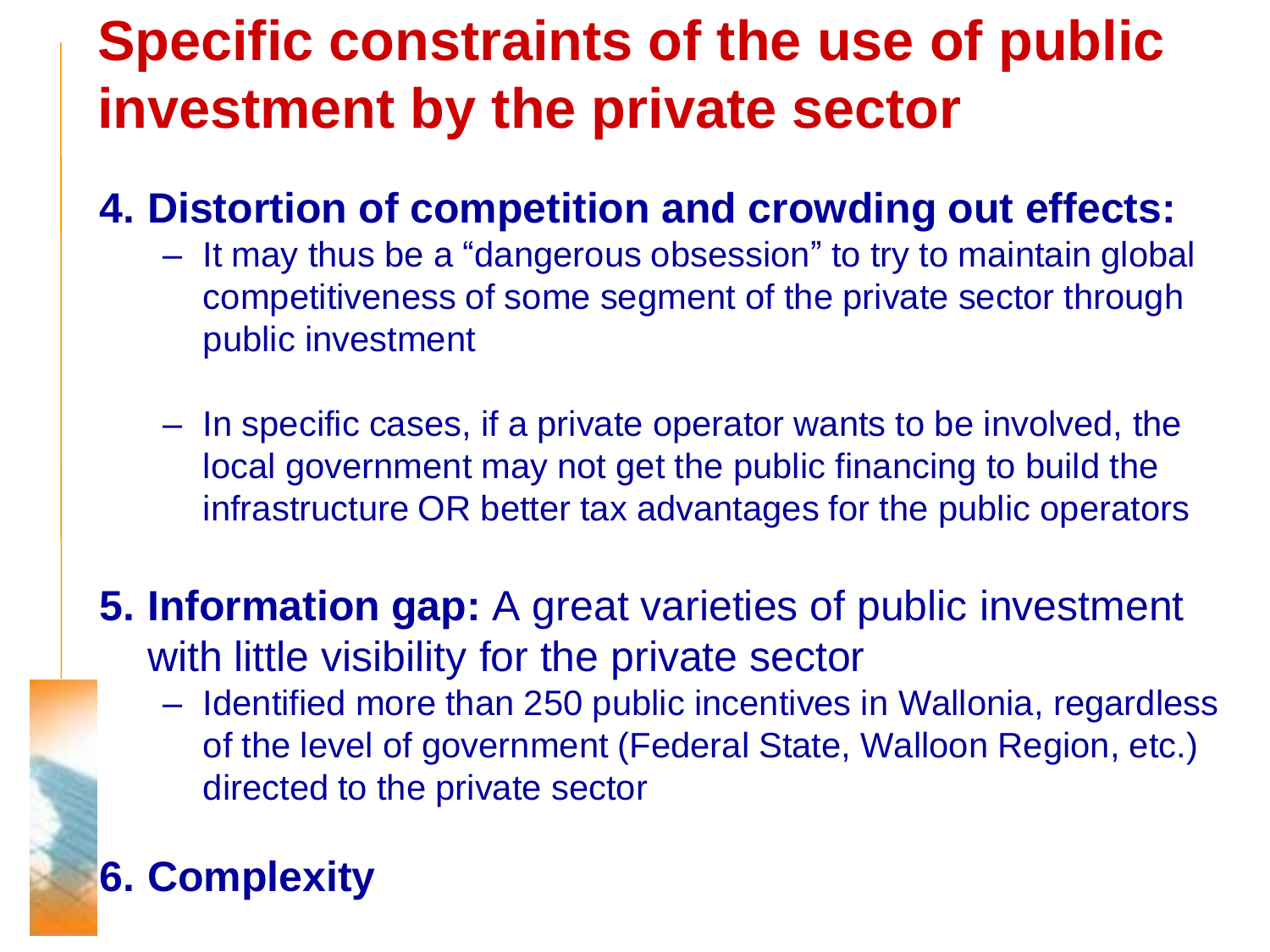### **In summary**

- Some good practices for the use of public funds by the private sectors
- At subnational level, public funds can create the enabling environment to foster growth and employment
- Infrastructure programmes are not said to be ideal to address market failures
- Some key constraints:
	- Information gap, competition distortions, complexity of use, a default strategy by the private sector (tax relief)